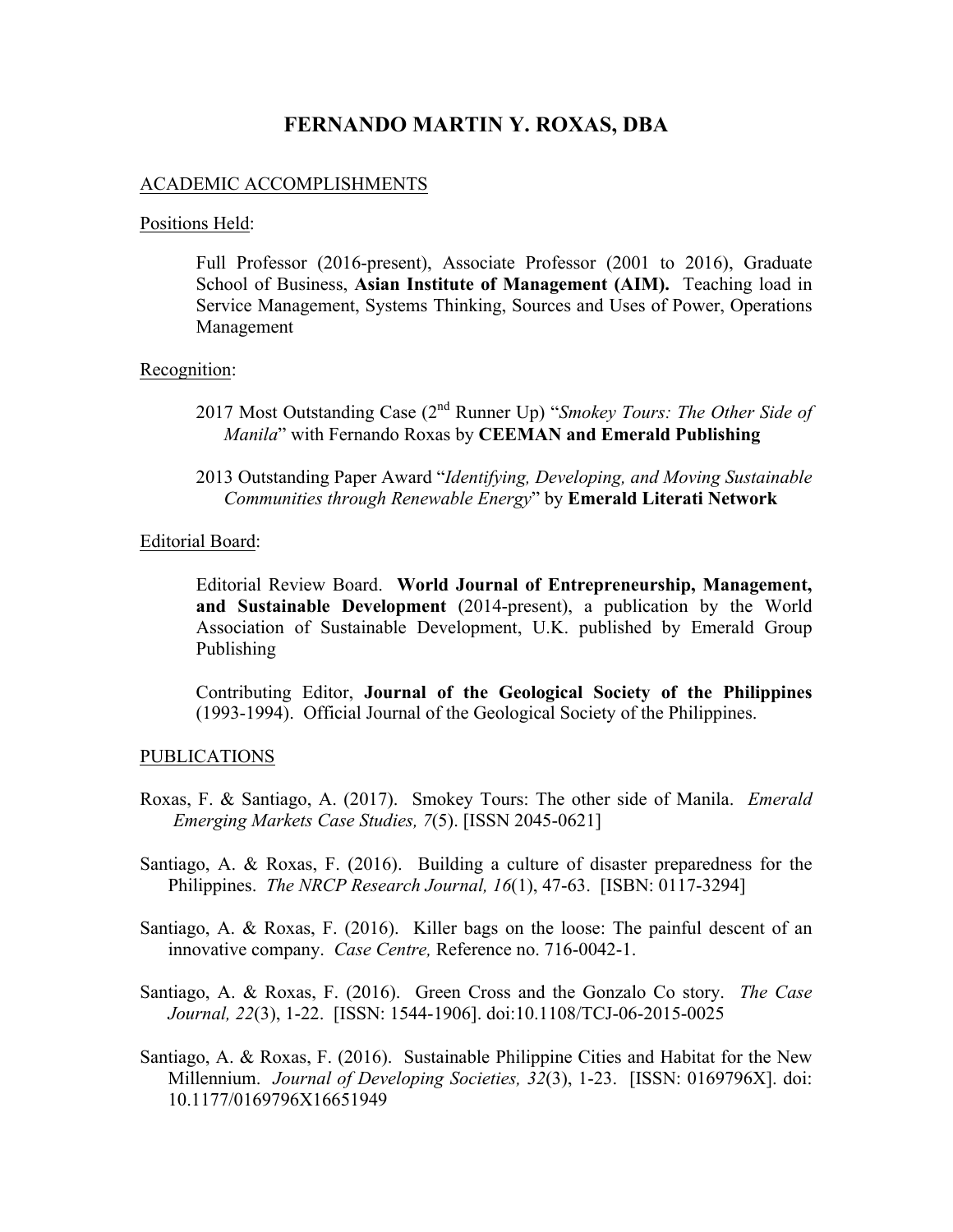- Roxas, F. & Santiago, A. (2016). Alternative framework for renewable energy planning in the Philippines. *Renewable & Sustainable Energy Reviews, 59*, 1396-1404. [ISSN: 1364-0321]. doi:10.1016/j.rser.2016.01.084
- Santiago, A. & Roxas, F. (2015). Innovative inclusive development strategies: Lessons from the Philippines. In Gudic, M., Rosenbloom, A. & Parkes, C. (Eds). Responsible Management Education and the Challenge of Poverty: A Teaching Perspective, (pp. 26-41). Greenleaf Publishing: Sheffield, UK.
- Dampf, M. & Roxas F., (2015) Feed-in tariffs as an incentive to power investments in the Philippines, Asia Pacific Business & Economics Perspectives, 3(2).
- Santiago, A. & Roxas, F. (2015). The case of the unhappy teachers. The Case Journal, *11*(3), 1-16. [ISSN: 1544-9106]. doi:10.1108/TCJ-05-2015-0012
- Santiago, A. & Roxas, F. (2015, August). Reviving farming interest in the Philippines Through agricultural entrepreneurship education. Journal of Agriculture, Food Systems, and Community Development, 5(4), 15-27. [ISSN 2152-0801]. http://dx.doi.org/10.5304/jafscd.2015.054.016
- Santiago, A. & Roxas, F. (2015). Catastrophic disasters as opportunities for sustainable reconstruction: The case of Typhoon Haiyan. DLSU Business and Economics Review, *25*(1), 143-154.
- Santiago, A. & Roxas, F. (2014). Reaching out to survivors: Typhoon Haiyan, Philippines. *Journal of Business Ethics Education, 11*, 317-324.
- Santiago, A. & Roxas, F. (2012). Identifying, developing, and moving sustainable communities through renewable energy. *World Journal of Science, Technology and Sustainable Development, 9*(4), 273-281. doi: 10.1108/20425941211271487. [2013 Outstanding Paper Award by Emerald Literati Network].
- Santiago, A. & Roxas, F. (2012). An entrepreneur's contribution to poverty alleviation in the Philippines. In D. Halkias (Ed.), *Entrepreneurship and sustainability: Business solutions for poverty alleviation from around the world*, (pp. 71-76). London, United Kingdom: Gower Publishing. 978-1-4094-2873-2
- Roxas, F. & Santiago, A. (2010). Broken dreams: Unmet expectations of investors in the Philippine electricity restructuring and privatization. *Energy Policy, 38*(11), 7269- 7277. doi: 10.1016/j.enpol.2010.08.003
- Santiago, A. & Roxas, F. (2010). Understanding electricity market reforms and the case of Philippine deregulation, *Electricity Journal*, 23(2), 48-57. doi:10.1016/j.tej.2010.02.003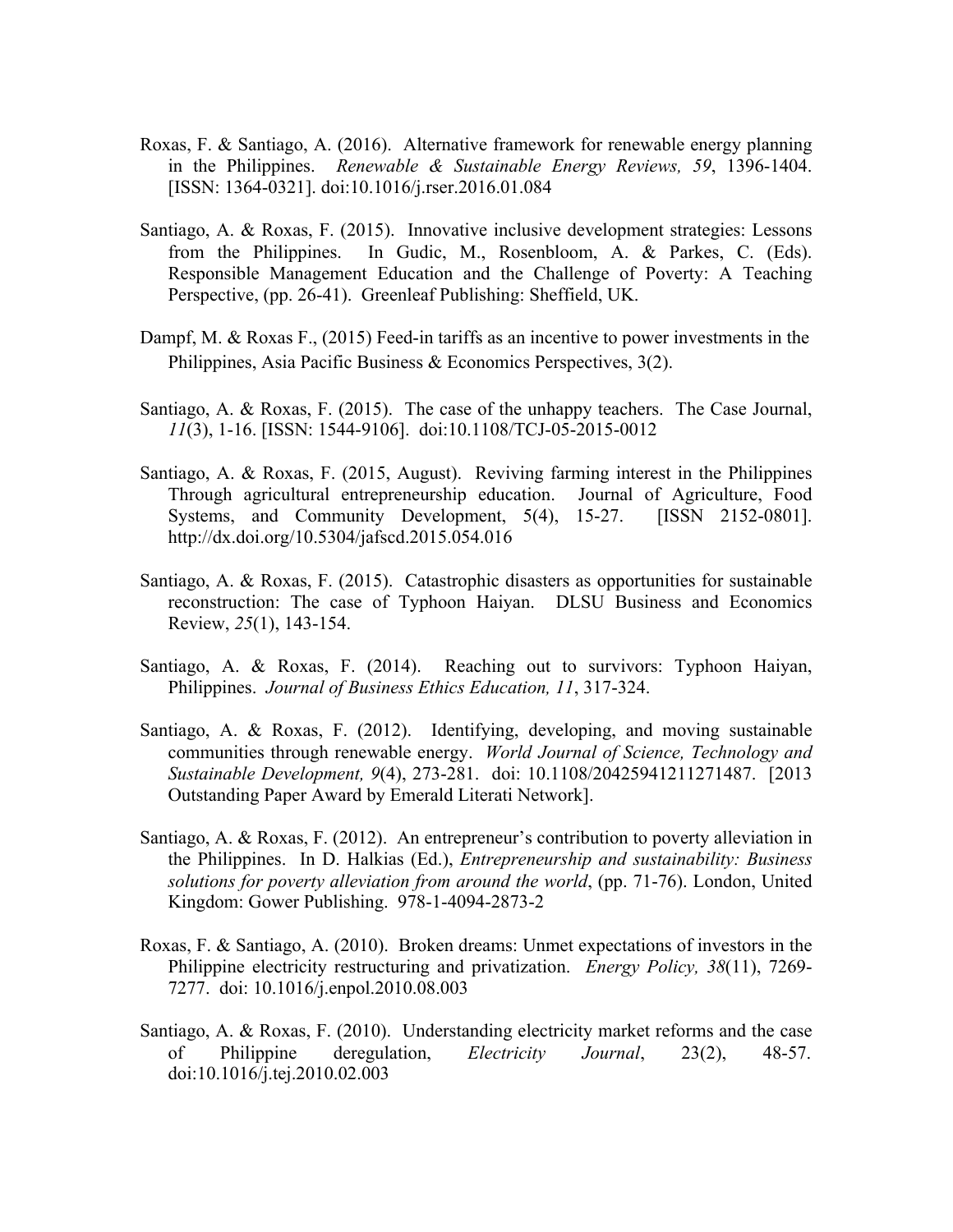- Roxas, F., (2005, March). Why are Philippine Electricity Tariffs so high? *Working Paper Series,* 9-11, Washington Sycip Policy Center, Asian Institute of Management.
- Roxas, F., (2005, March). Why is NAPOCOR losing so much money? *Working Paper Series,* 9-10, Washington Sycip Policy Center, Asian Institute of Management.
- Roxas, F. and Santiago, A. (2004). Southeast Asia energy sector: Opportunities for Canadian SMEs. In L. Wright (Ed.), *Success and Investment: Southeast Asia* (pp. 33- 44). Toronto: Schulich School of Business, York University.
- Roxas, F. & Buhain, E. (1998). Restructuring & Privatizing the National Power Corporation: How will consumers benefit? *Geothermal Resources Council Transactions* 22,215-218.
- Roxas, F. (1990). The Economics of an Energy Crisis, DLSU *Business & Economics Review*, 3(1-2) 70-76.
- Roxas, F. (1990). Geothermal Development and Policy in the Philippines. *Geothermal Resources Council Transactions*, 14(1).

#### RESEARCH PAPER HIGHLIGHTS

- Santiago, A. & Roxas, F. (2014). *Sustainable Philippine Cities and Habitat for the New Millennium*. Paper presented at the International Conference on Global STS, School of Humanities and Social Sciences, Nanyang Technological University, Singapore, March 14-15, 2014
- Bandyopadhyay, T. & Roxas, F. (2014) "Electricity distribution efficiency with energy loss as undesirable output: the case of the Philippines" Production and Operations Management Society Annual Meeting, Atlanta, Georgia, USA, May 9-12.
- Bandyopadhyay, T. & Roxas, F. (2013). Improving Efficiency of Electricity Distribution Units through Benchmarking and Mergers. Paper presented at the 11th Int'l Conference on Data Envelope Analysis, Samsun, Turkey, June.
- Roxas, F. & Santiago, A. (2012, June). *Sustainable Communities: A New Energization Paradigm for Poverty Alleviation and Food Security*. Presented at the 5th International Conference on Sustainable Energy and Environmental Protection, Dublin, Ireland, June 5-8.
- Roxas, F. & Santiago, A. (2010, September).*A New Systems Paradigm for the Rural Electrification Program, Philippines*. Paper presented at the XXI World Energy Congress, Montreal, Canada. Published by the International Energy Technology Data Exchange by the International Energy Agency (Paris, France) and Curran Associates (NY, USA) ISBN:9781617387364.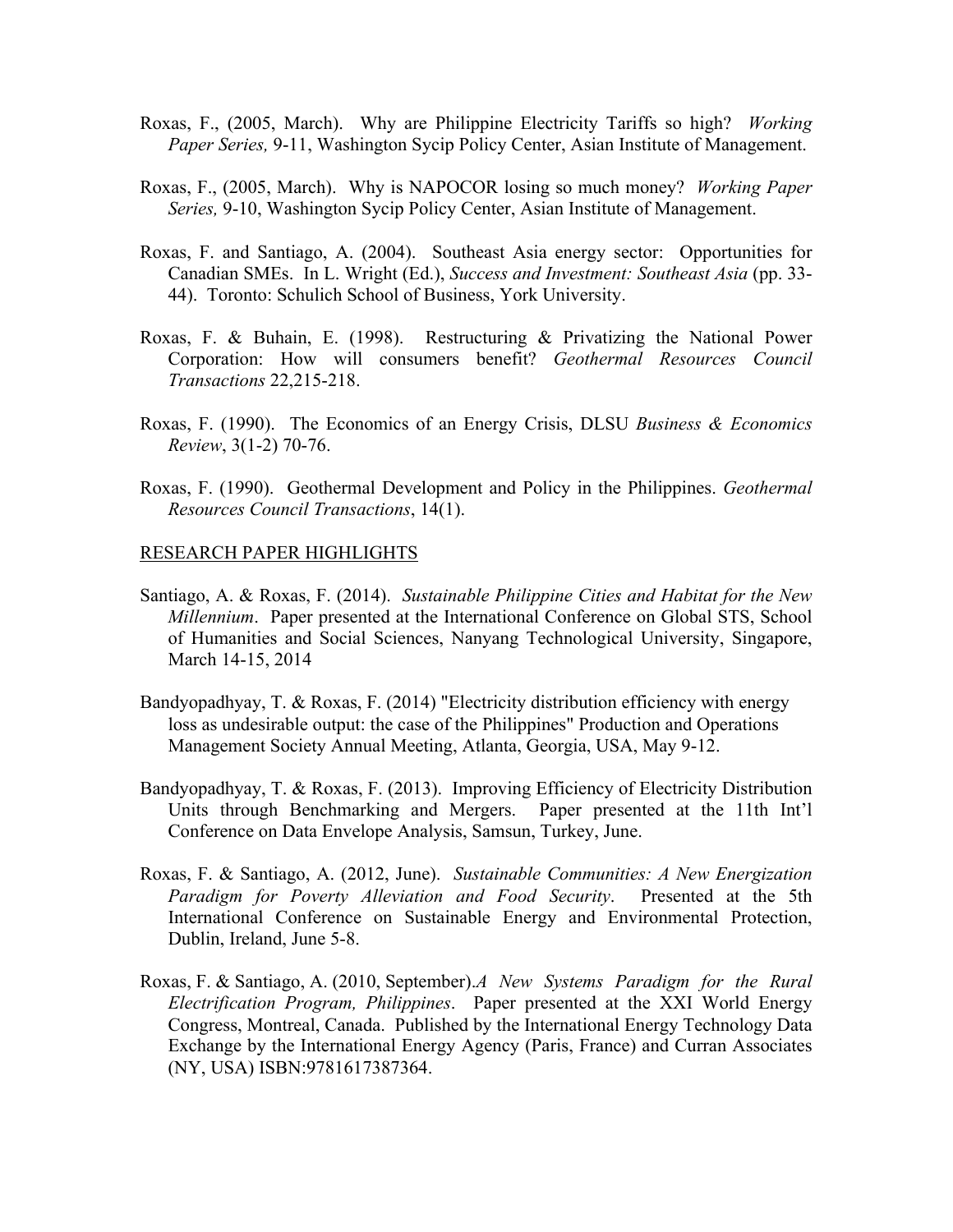- Roxas, F. & Santiago, A. (2010, February). *Creating Innovative Enterprises in Marginally Depressed Rural Communities: A Paradigm Shift for Rural Electrification Programs.* Paper presented at the 2<sup>nd</sup> International Research Conference on Entrepreneurship at De La Salle University, Manila, Philippines.
- Roxas, F. (2001). *The Importance and the Changing Role of the Independent Power Producers in the Proposed Competitive Power Market in the Philippines*, Paper presented at the APEC 8th Technical Seminar and 7th Coal flow Seminar, APEC Bangkok, Accessible at http://rru.worldbank.org/PapersLinks/Independent-Power-Generation-Project-Finance/
- Roxas, F. (1993). *Hydrogeology of the Sto. Tomas Rain Basin, Northern Philippines*", GEOCON '92 Proceedings, Geological Society of the Philippines Publication.
- Roxas, F. (1991). *Private Sector Participation in Power Generation using Build-Operate-Transfer - Will it Work for the Philippines?* Proceedings - World Energy Council Committee on Energy Issues in Developing Countries, United States Energy Association/World Energy Council, Washington, D.C.

### EDUCATIONAL BACKGROUND

### **DE LA SALLE UNIVERSITY**

Taft Avenue, Manila, Philippines

Doctor in Business Administration. Graduated with High Distinction

### **ASIAN INSTITUTE OF MANAGEMENT** Paseo de Roxas, Makati, Philippines

Masters Degree in Business Management. Company scholar.

#### **ASIAN INSTITUTE OF TECHNOLOGY** Bangkok, Thailand

MSc Engineering Geoogy, US ASEAN Scholar

# **UNIVERSITY OF THE PHILIPPPINES**

Diliman, Quezon City, Philippines

Bachelor of Science in Geology. J.M. Feliciano Scholar.

#### BOARD EXAMS TAKEN

Philippine Board Licensure Examinations for Geologists, 5th Rank, 1979.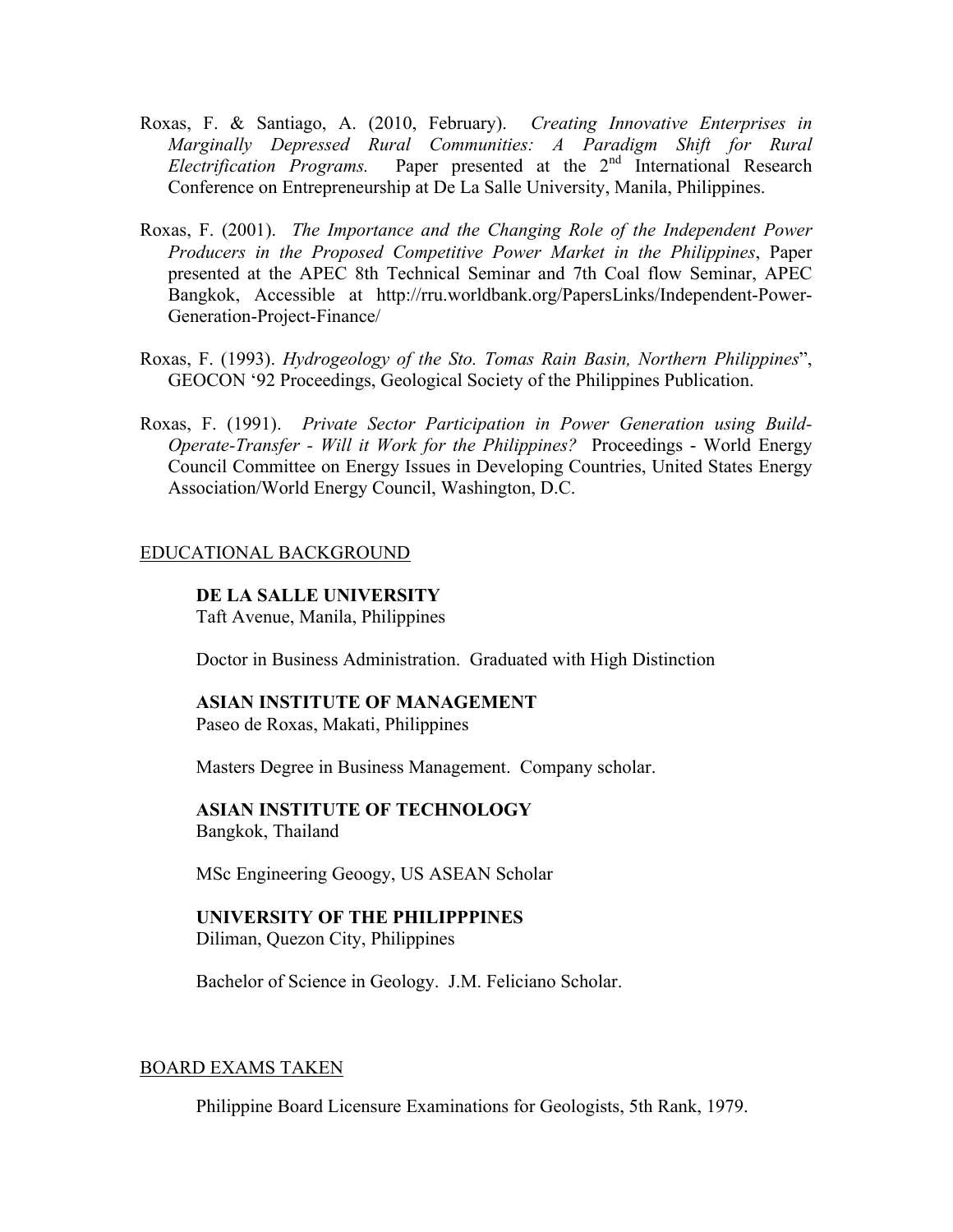### Career Executive Service Board Eligible. 1995. CES Rank IV

### GOVERNMENT ACCOMPLISHMENTS

### Positions Held:

Group Manager, Privatization and Restructuring External Office (1997-2001), Manager, Strategic Planning Department (1994-1996), Corporate Planning Group (1990-1994), Geologist (1978-1990), **National Power Corporation**. Responsible for the crafting of the "Electric Power Industry Reform Act of. 2001".

# CONSULTING ACCOMPLISHMENTS

Managing Director (2012-2014), **Green Square Properties Inc**.

Senior Advisor (2013, January-March), Integrated Energy Database and Marginal Abatement Cost Curve for the Philippines, **USAID**

Advisor (2013, February), Updating – Philippine Sector Assessment, Strategy & Roadmap, **Asian Development Bank**

Adviser (2013, February), Financial & Economic Analysis, Philippine Energy Efficiency Project Evaluation, **Asian Development Bank**

Adviser (2013, January-February), Financial & Economic Analysis, Project Completion Report Electricity Market and Transmission Development Project, **Asian Development Bank**

Independent Evaluator (2010, October), JICA Ex-Post Evaluation FY2009, Package 16, Northern Negros Geothermal Project, **OPMAC-Japan International Cooperation Agency**

Independent Evaluator (2010, October), JICA Ex-Post Evaluation FY2007, Luzon Grid Transmission Project, **OPMAC- Japan International Cooperation Agency**

Consultant (2010, May). Assessment of the Philippine Power Sector Issues  $\&$ Challenges: Recommended ADB Assistance Strategy, **Asian Development Bank**

Consultant (2009, September) Clean Technology Fund & Country Investment Plan, **World Bank**/ **Asian Development Bank**

Advisor (2007-2008). **Philippine Economic Zone Authority, PEZA/USAID**